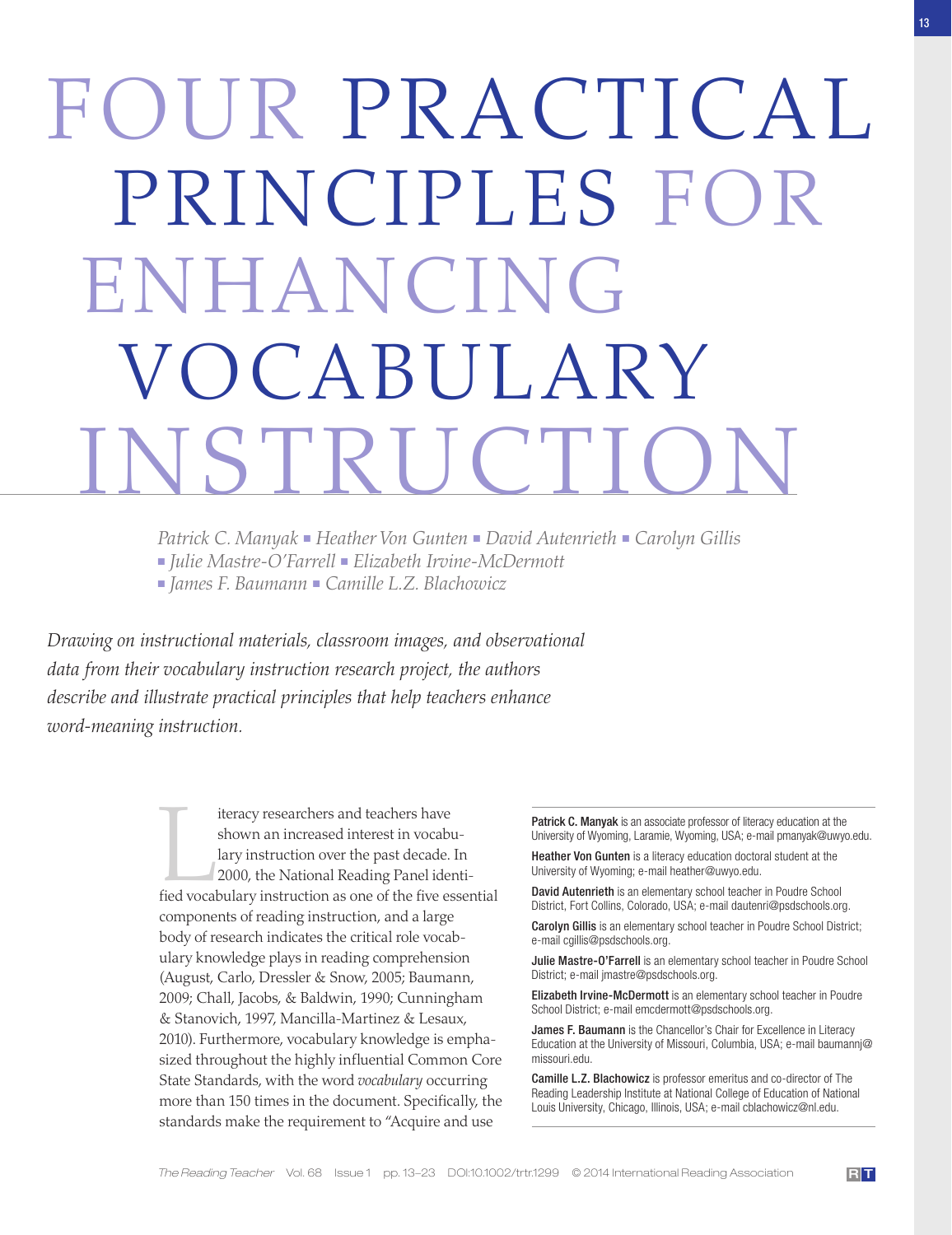accurately a range of general academic and domain- specific words and phrases" (National Governors Association Center for Best Practices & Council of Chief State School Officers, 2010, pp. 25, 51) an anchor standard at both the elementary and secondary levels.

14

 Given this growing awareness of the importance of students' vocabulary development, it is unsurprising that scholars have recently published a number of useful volumes that seek to enrich teachers' knowledge and practice in the area of vocabulary instruction. Books such as Beck and McKeown's (2013) Bringing Words *to Life: Robust Vocabulary Instruction* (2nd ed.), Kame' enui and Baumann's ( 2012 ) *Vocabulary Instruction: Theory to Practice* (2nd ed.), Blachowicz and Fisher's (2010) *Teaching Vocabulary in All Classroom* (4th ed.), Stahl and

Pause and Ponder

- Think about your current word-meaning instruction. Do you teach a high number of target words, provide efficient yet rich introduction to these words, and review the words in ways that promote deep processing? Which of these elements could be improved based on the approaches presented in this article?
- How might you adapt the instructional examples in the article for the primary grades?
- The introduction of the article stresses the need for consistent emphasis on vocabulary instruction throughout the elementary grades. How might this article and the principles it presents promote schoolwide discussion and enhancement of vocabulary instruction at your site?

Nagy's (2006) *Teaching Word Meanings*, and Graves's (2009) Teaching Individual *Words: One Size Does Not Fit All* are brimming with instructional activities for teaching word meanings and other facets of word knowledge.

 We turned to these sources in our own vocabulary research, a federally funded project aimed at developing, implementing, and researching a comprehensive, multifaceted vocabulary instruction program (MCVIP) in fourth- and fifth-grade classrooms (Manyak, 2010). However, during three years of observation in MCVIP classrooms, we identified an additional set of practical principles—principles that MCVIP teachers translated into everyday activities and actions—that enhanced the effectiveness of their word-meaning instruction. In this article, we draw on data from the MCVIP Project to describe and illustrate these principles in order to help other teachers maximize the benefits of their vocabulary instruction.

 In the following sections, we briefly discuss basic premises related to vocabulary knowledge and general guidelines for effective vocabulary instruction and provide an overview of the MCVIP Project. We then offer a more thorough presentation of the four principles that are the focus of the article.

## **Basic Premises About Vocabulary Knowledge and Schooling**

 A large body of research underscores four key facts about children's vocabulary knowledge. First, many children, particularly among those from lowincome and non-English-speaking families, face a large deficit in English vocabulary knowledge upon entrance to and throughout the elementary school years (Chall, Jacobs, & Baldwin, 1990; Hart & Risley, 1995; White, Graves, & Slater, 1990). Second, schooling has

largely been unable to eliminate this deficit (Biemiller, 2005; White, Graves, & Slater, 1990). Third, the continuing deficit in vocabulary knowledge experienced by many students represents a major obstacle to academic achievement in vital areas such as reading comprehension (August, Carlo, Dressler, & Snow, 2005; Chall, Jacobs, & Baldwin, 1990; Mancilla-Martinez & Lesaux, 2010). Finally, the vocabulary deficit experienced by many students is so large that it will take a multiyear approach to vocabulary instruction to substantially impact it (Biemiller, 1999; Nagy, 2005). Taken together, these facts underscore that a limitation in vocabulary knowledge represents a key obstacle to long- term academic success for many students and point to the urgent need for teachers and schools to improve the quality of vocabulary instruction across grade levels.

## **General Guidelines for Vocabulary Instruction**

 Research has produced several important general guidelines to aid teachers in developing effective approaches to vocabulary instruction. We find three of these guidelines to be particularly cogent.

 First, the fact that the average high school student knows about 40,000 words (Nagy & Herman, 1987) indicates clearly that students must learn many more word meanings than teachers can explicitly teach. Consequently, vocabulary instruction should be multifaceted, incorporating the teaching of individual words, the development of word learning strategies and the fostering of word consciousness (Baumann, Ware, & Edwards, 2007; Graves, 2006).

 Second, teachers should vary their approach to teaching word meanings based on the nature of the target words (Graves, 2009; Stahl & Nagy, 2006). Graves (2009) has stressed the idea that

 $\subset$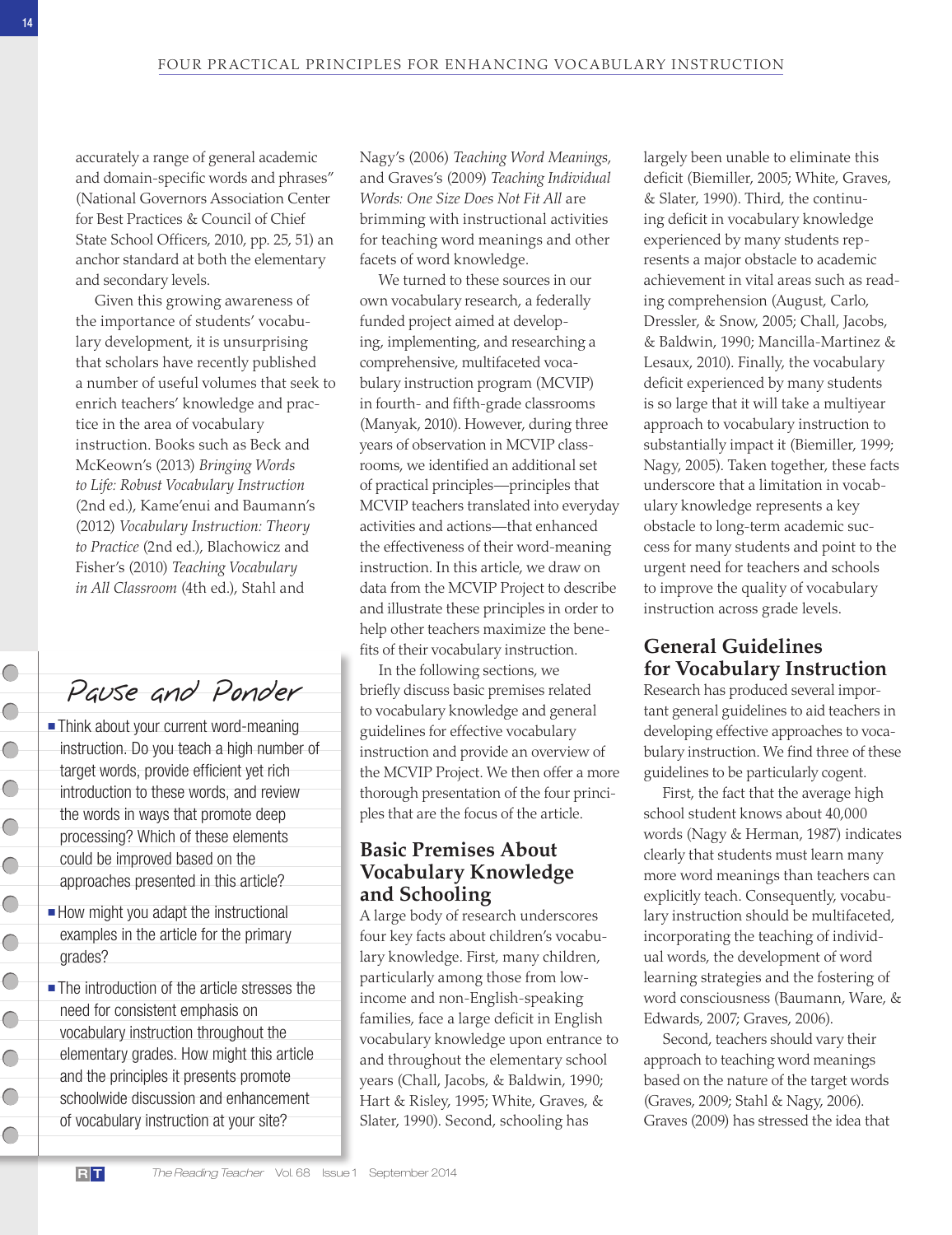*"Vocabulary knowledge is emphasized throughout the highly influential Common Core State Standards, with the word*  vocabulary *occurring more than 150 times in the document."* 

"one size does not fit all" with regard to teaching word meanings, given that words differ in nature, ranging from concrete nouns like *peninsula* that are easily represented by visual images to densely conceptual terms like *democracy* that require a great deal of knowledgebuilding to understand, and that goals for student learning for a given word may range from beginning awareness to mastery.

 Third, reviews of research on vocabulary instruction stress the limited effectiveness of instruction that focuses narrowly on dictionary definitions and support instruction that presents words in a variety of contexts, provides multiple exposures, and promotes students' active processing of new meanings (Beck, McKeown, & Kucan, 2013; Stahl & Fairbanks, 1986).

 These three guidelines provide general recommendations for planning vocabulary instruction. The books that we mentioned in the introduction go a step further, describing many instructional activities that teachers can use to operationalize these guidelines in classrooms. However, during the MCVIP Project, we found that optimal wordmeaning instruction involved not just following general guidelines and implementing research- based activities but also applying a set of pragmatic principles that enhanced the feasibility, clarity, participatory nature, and accountability of word- meaning instruction.

#### **The MCVIP Project: Approach, Setting, and Research**

 The MCVIP Project, funded by the Institute of Education Sciences and led by James Baumann, Patrick Manyak, and Camille Blachowicz, was a threeyear research study that focused on the design, implementation, and refinement of a multifaceted, comprehensive vocabulary instructional program in fourth- and fifth- grade classrooms of mixed English learners and native English speakers. The research team believed that Graves's (2006) four-part framework for vocabulary instruction represented a starting point for developing a powerful vocabulary instructional program for these grades. Graves's framework consists of the following components: (a) providing rich and varied language experiences, (b) teaching individual words, (c) teaching word-learning strategies, and (d) developing word consciousness. Through close collaboration with participating teachers, ongoing observations of

vocabulary instruction, and analyses of student assessment data, the team refined a set of teaching activities that collectively addressed these four components (Manyak, 2010).

 The pragmatic principles that we share in this article result from analysis of qualitative data collected at Highline School, a Northern Colorado school serving a population that consisted of 90% children who received free and reduced lunch and 50–60% Spanish- speaking ELs. Three of Highline's fourth- and fifth-grade teachers, David Autenrieth, Carolyn Gillis, and Julie Mastre-O'Farrell, participated in the project for three years; a fourth teacher, Elizabeth Irvine- McDermott, joined for the final year.

 Over the course of the project, the researchers and teachers met roughly twice a month during the school year to discuss the project, and researchers observed in MCVIP classrooms weekly. In addition, students took pretests and posttests on general vocabulary knowledge and specifically taught words and on other aspects of word learning. Overall, quantitative findings were very positive, as students in all three years of the project showed more than expected growth on a standardized test in general vocabulary knowledge and very large positive effect sizes on specifically taught words (Graves et al., 2014).

 We identified the instructional principles we describe in this article through reading and coding field notes of classroom observations and team meetings.

 *"We found that...applying a set of pragmatic principles enhanced the feasibility, clarity, participatory nature, and accountability of word-meaning instruction."*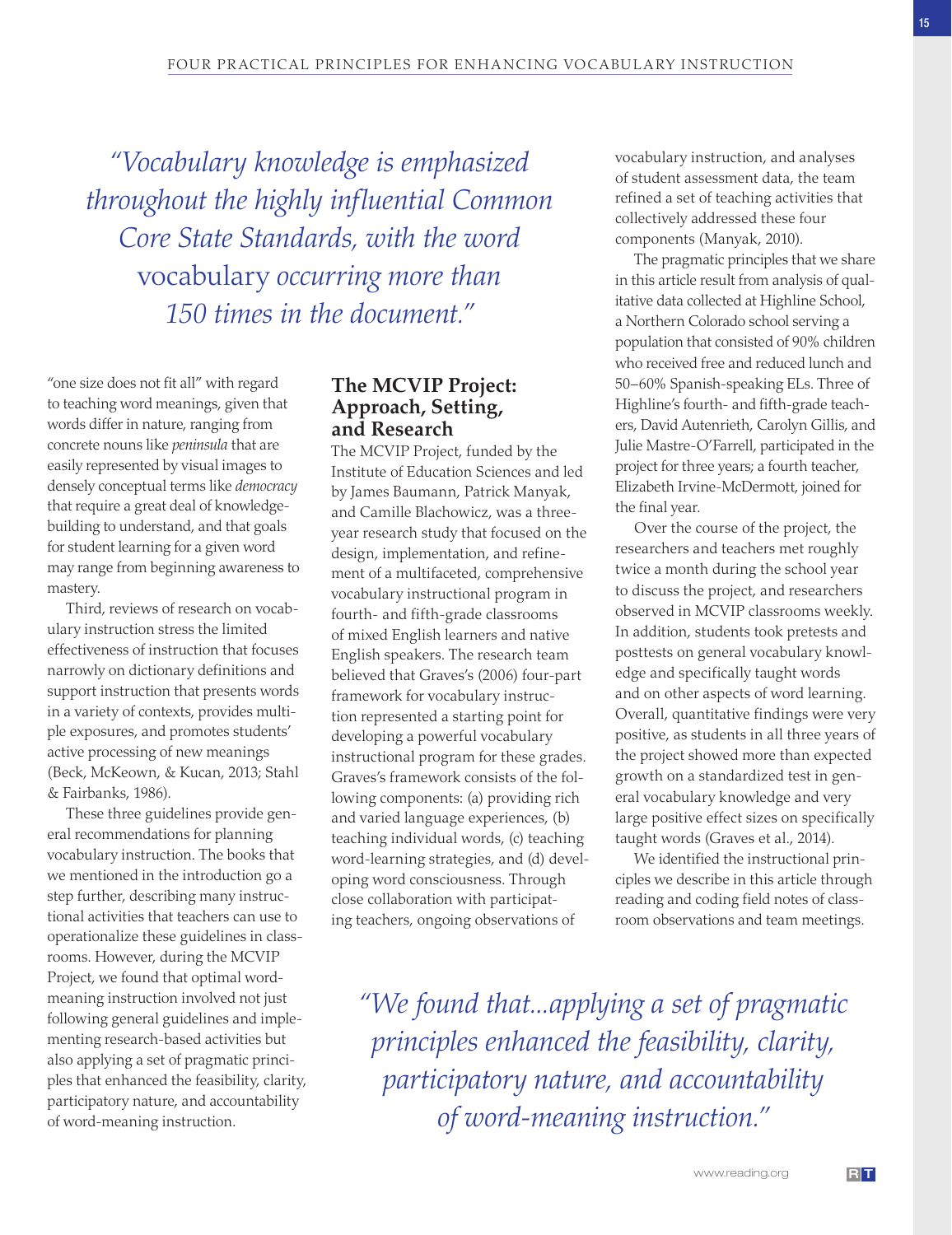They are highly influenced by the teachers' own commentary on their experience of MCVIP instruction. In Table 1, we succinctly outline the four principles that we found to enhance the quality of word recognition instruction in the Highline School classrooms. In the remainder of the paper, we describe and illustrate each of these principles in greater detail.

### **Establishing Efficient yet Rich Routines for Introducing Target Words**

 Within the first weeks of the MCVIP Project, the team realized that multifaceted vocabulary instruction could take up a significant amount of class time. By design, MCVIP included a diverse set of instructional activities aimed at a variety of vocabulary objectives, and it quickly became apparent that spending too much class time on any single activity made it difficult for the teachers to balance comprehensive vocabulary instruction with many other instructional necessities. In particular, we found that the teachers' introduction of target word meanings took much longer than we had anticipated.

 In addition to calling students' attention to a wide assortment of words in many instructional settings, MCVIP teachers taught 12 high- priority target word meanings through focused instruction each week. Their basic approach to target word instruction involved a combination of rich introduction and ongoing review. In planning for MCVIP, we developed a model for introducing typical target words, based on Beck, McKeown, and Kucan's (2013) text talk approach, that would be fast- paced yet still provide students with varied exposures to and active engagement with the words. Table 2 provides an example of the six steps included in this model.

#### 1. Establish Efficient yet Rich Routines for Introducing Target Words Table 1 Four Pragmatic Principles for Enhancing Vocabulary Instruction

Intensive, multifaceted vocabulary instruction can take a significant amount of instructional time. Thus, efficient, rich routines for introducing word meanings are critical when teaching a large number of target words.

#### 2. Provide Review Experiences That Promote Deep Processing of Target Words

In addition to the need for efficiency in target word instruction, students benefit from active and deep processing of word meanings. Ongoing review should be used to provide students with multiple exposures to target words and to promote deep processing.

#### 3. Respond Directly to Student Confusion by Using Anchor Experiences

Students can easily become confused when learning new word meanings. Such confusion can spread from student to student, and teachers should thus respond directly to inaccurate usages by providing students with clear anchor definitions and examples.

#### 4. Foster Universal Participation and Accountability

Students with greater vocabulary knowledge can dominate word-meaning instruction, causing other students to become passive. Therefore, it is important to foster universal participation in vocabulary activities and to hold all students accountable for learning word meanings.

#### Table 2 The VP Model for Introducing Target Word Meanings

1. Present the word in the context in which it appears in text (whenever possible): "the attendants *insisted* …"

 2 . Provide a kid-friendly definition: *Insist* or, the past tense, *insisted* means someone tells you strongly that you have to do something, like my mother *insisted* that I do my homework before watching TV.

 3 . Provide multiple examples of use: I might say, "Our coach *insisted* we run the play until we got it right." Or, "I was hot, but my sister *insisted* I close the window." Or, "His mother *insisted* that he clean up his room before his friend came over."

 4 . Prompt student use: Think of all the things that your parents *insist* that you do. Who can share one? Make sure that you use the word *insist*, like "My mom *insists* that I..."

5. Show and briefly discuss a **visual image:** Look at this picture. Who can explain why I am showing you this picture for the word *insist*?

6 . Conclude with a thought question and/or a quick interactive activity:

- *Thought Question:* Do you think it is better for your reading when a teacher *insists* that you read challenging books or when you can choose any books you want? Try to use *insist* in your answer.
- *Interactive Activity:* OK, ready for a little quiz? I am going to say a sentence. If someone in the sentence insisted on something, say *insist*. If not, don't say anything. My dad's boss told him he had to work late, even though my dad didn't want to.

My teacher let us choose what we wanted to do for P.E.

 Our early observations of this routine revealed that the teachers had a difficult time moving efficiently through this sequence of steps, frequently making additions such as engaging students in a discussion of what they thought a word might mean before presenting the definition, discussing connections between the words and other texts or content that the class had studied, or elaborating on student example sentences and allowing students to engage in tangential discussion

based on such examples. Although we recognized that many of these instructional moves could support the students' developing understanding of the word meanings, the overall effect of these additions was to substantially increase the time required for introducing word meanings. For instance, Patrick (first author) observed Carolyn (fourth author) spend 30 minutes introducing seven target words, a lesson that was targeted for 15 minutes (field notes, 2/16/10).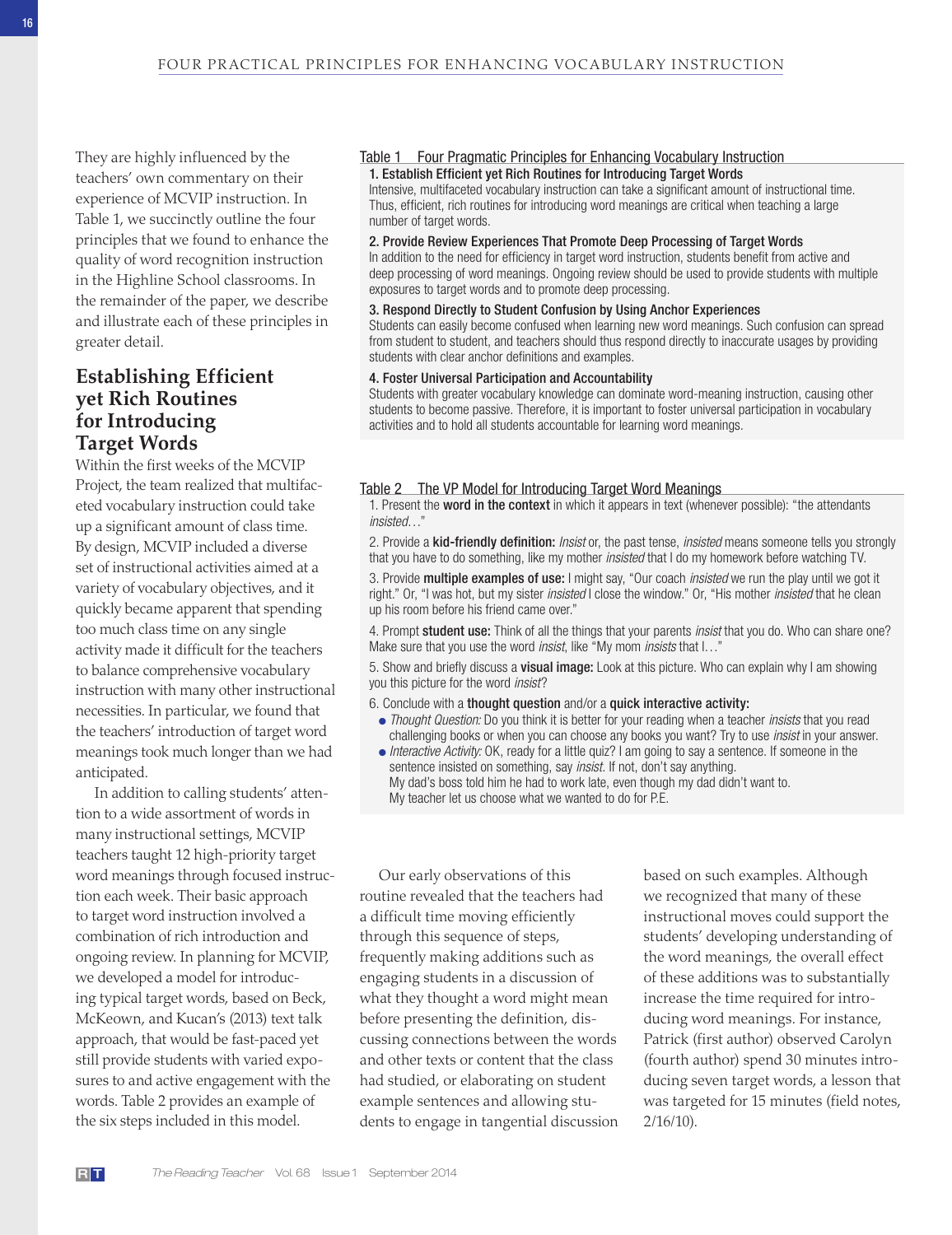As the teachers gained more experience with the target word introduction lessons and the researchers prompted them to continue to focus on pacing, the routine became more efficient in each of the classrooms. Reflecting on this development, the teachers stressed that it was important for them to realize that the students would continue to interact with the target words through ongoing review and thus that mastery of the meanings did not need to occur in the initial introduction. This recognition freed the teachers to move briskly through the word introductions with the confidence that review sessions would allow for additional examples, further connections, and deeper learning.

 Although the teachers utilized the six- step MCVIP model as a routine for introducing many target words, they found it necessary to diversify their instructional approaches in order to maintain student engagement and to address other aspects of vocabulary learning. However, the team continued to place an emphasis on efficiency as the teachers developed alternative approaches for introducing word meanings.

 In one example, David (third author) developed a routine that prompted his students to practice using context clues to infer target word meanings. As illustrated in Figure 1, this routine involved three PowerPoint slides per word. The first slide presented the word as it appeared in the context of the reading selection (in this case, *Number the Stars* [Lowry, 1989]) and also a second example of use featuring more familiar context that David created. David asked the students to think about possible context clues in these examples and called on one or two students to come up and underline phrases that they felt offered insight into the meaning of the target word. David then asked several

students to articulate possible meanings for the target word.

 Next, he briefly discussed a second slide that provided the part of speech and a kid-friendly definition of the word. Finally, he showed the students a third slide with a visual image related to the target word and asked students to explain how it represented the word's meaning. Patrick observed this lesson, noting that David introduced seven words in 19 minutes (field notes, 1/10/11). Although this pacing was slightly slower than typical word introductions featuring the six-step model, Patrick and David noted that the instruction also provided students

#### Figure 1 Target Word Meaning Introduction Emphasizing Context Clues **Dismayed**

"How brave are you little Annemarie?" She was startled and dismayed. It was not a question she wanted to be asked.

I was dismayed when I found that so many students did not even bother to turn in their goals for the 3rd quarter.

#### Dismayed: Definition

- Adjective
- **To be alarmed**
- To be surprised in such a way that it takes away hope.



with valuable practice in inferring word meanings.

 In this section, we emphasized the importance of efficiency in wordmeaning instruction and shared two efficient routines that MCVIP teachers used to introduce target word meanings. Importantly, the teachers utilized these routines and a few others consistently throughout the school year. This consistency provided them the opportunity to streamline their implementation of the routines, reducing the amount of class time spent on the activity of introducing target word meanings. And, although the teachers established a brisk pace for these routines, the instruction still provided students with a relatively rich experience of the words that incorporated kidfriendly definitions, multiple examples of use, and active processing of meanings.

 We believe that all teachers who commit to teaching a relatively large number of target word meanings will, like the MCVIP teachers, find it necessary to develop and refine a few efficient routines for introducing these words. Although we found that the two MCVIP routines that we have shared here were particularly effective in balancing efficiency and richness and would recommend them to any teacher, we recognize that there are many effective ways of introducing word meanings (Graves, 2009). But, regardless of the specific approaches that teachers may adopt, we stress that teachers should invest time in planning in order to streamline the word introduction routine, stick with a small number of routines and continually seek to refine them, keep instruction focused on providing students with a fast-paced yet varied set of experiences with the words, and plan for review experiences that allow students multiple opportunities to develop deeper understanding of the word meanings.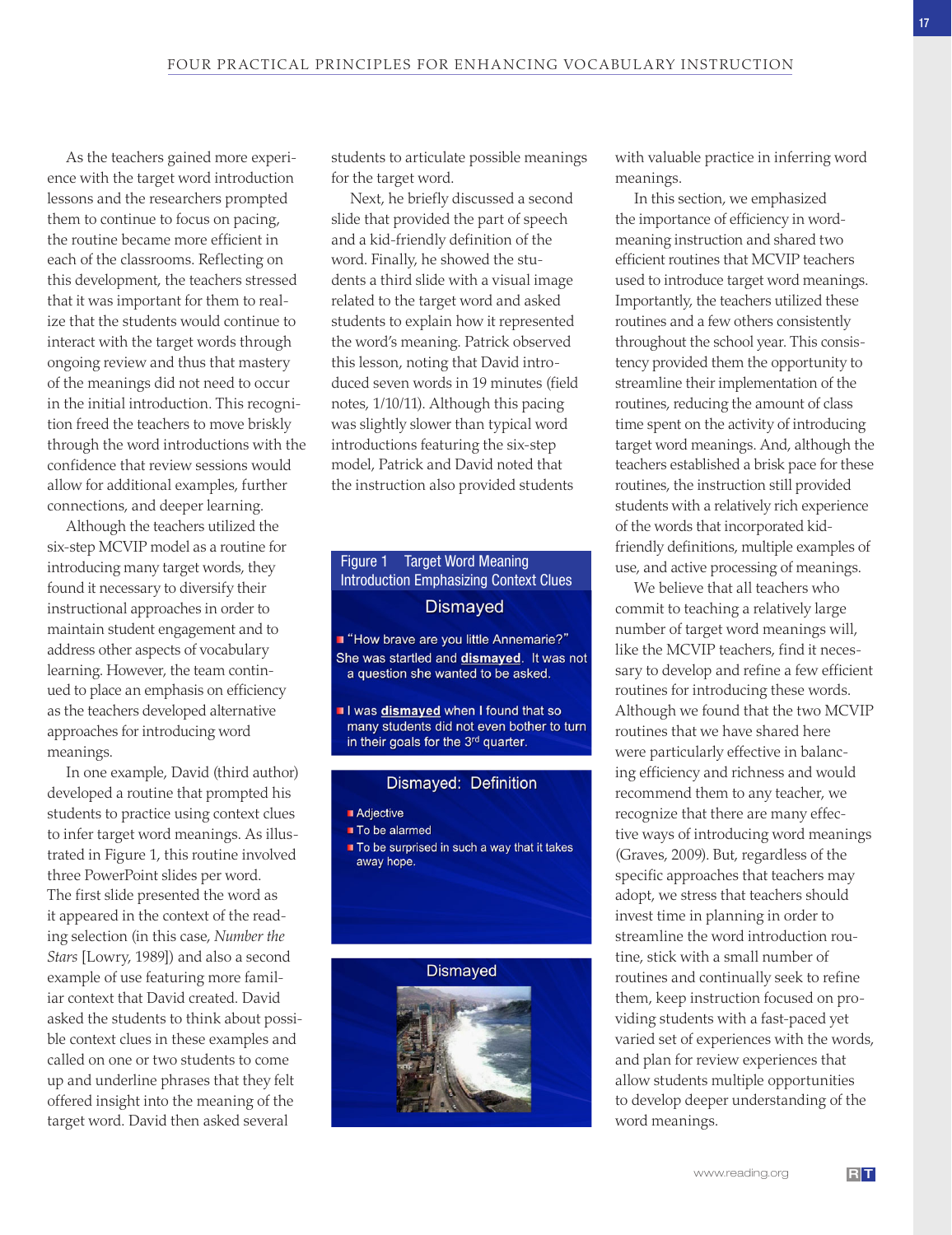## **Providing Review Experiences That Promote Deep Processing**

 Several reviews of vocabulary instruction research have pointed to the vital role of students' deep processing of new word meanings (Stahl & Fairbanks, 1986; Beck & McKeown, 1991). The MCVIP team identified deep processing experiences as those involving comparing and contrasting word meanings, teasing out nuances of meanings, using words in writing, or applying target words while analyzing texts, characters, and concepts. Given our concern for efficiency during the introduction of target words and the fact that such introductions typically involved a relatively large set of new words, we chose to facilitate deep processing of word meanings during review activities. Such activities typically focused on a small number of words and provided a task that caused students to actively use those words in thinking, discussion, or writing.

 The research team asked MCVIP teachers to conduct at least two 15 minute target word review sessions a week. However, the teachers typically found time for brief vocabulary review almost daily. The MCVIP classrooms featured a vocabulary word wall (VWW) that included cards presenting a target word and a corresponding visual image. The VWW pictured in Figure 2 has the target words in categories (from left to right: words from class literature texts, high- frequency words, character trait words, and content words) with different colored backings. In interviews, the teachers underscored the critical nature of these VWWs and of the inclusion of visual images on the word cards, stressing that the students referred to the VWW for a variety of purposes throughout the day and frequently commented on the accompanying images.



 Although the teachers utilized a wide variety of review strategies, the team found that four such strategies were particularly robust in promoting deep processing; thus, the teachers used these activities regularly. Here, we succinctly describe these deep-processing word review activities.

1. **Connect Two** (Blachowicz, 1986): Students find two words on the VWW (or one from each of two short columns of 6–10 words from the wall that the teacher has prepared) that are connected and prepare to explain the connection. The teacher calls on students to explain the connection between their two words. Variations: Connect Three; Write the Connection (" *Muffled* and *hoarse* are connected because…"); Content Connect Two ("Look at our social studies word wall. Find a word in the Concepts column and a word in the Actions column that are connected and be ready to explain the connection.")

- 2. **Two-in-One** (Blachowicz, 1986): Students write one or more sentences that use two or more VWW words. Several students read their sentences and the teacher asks others to evaluate the usage of the words in the sentence. Variation: Content Two-in-One ("Look at our science word wall. Find a word in the Concepts column and a word in the Parts and Things column and write a sentence that uses both words.")
- 3 . **Character Trait Writing**: Students select a target character trait word and write two to three sentences about how it fits a character in a current or past narrative text. Several students read their texts, and the teacher asks other students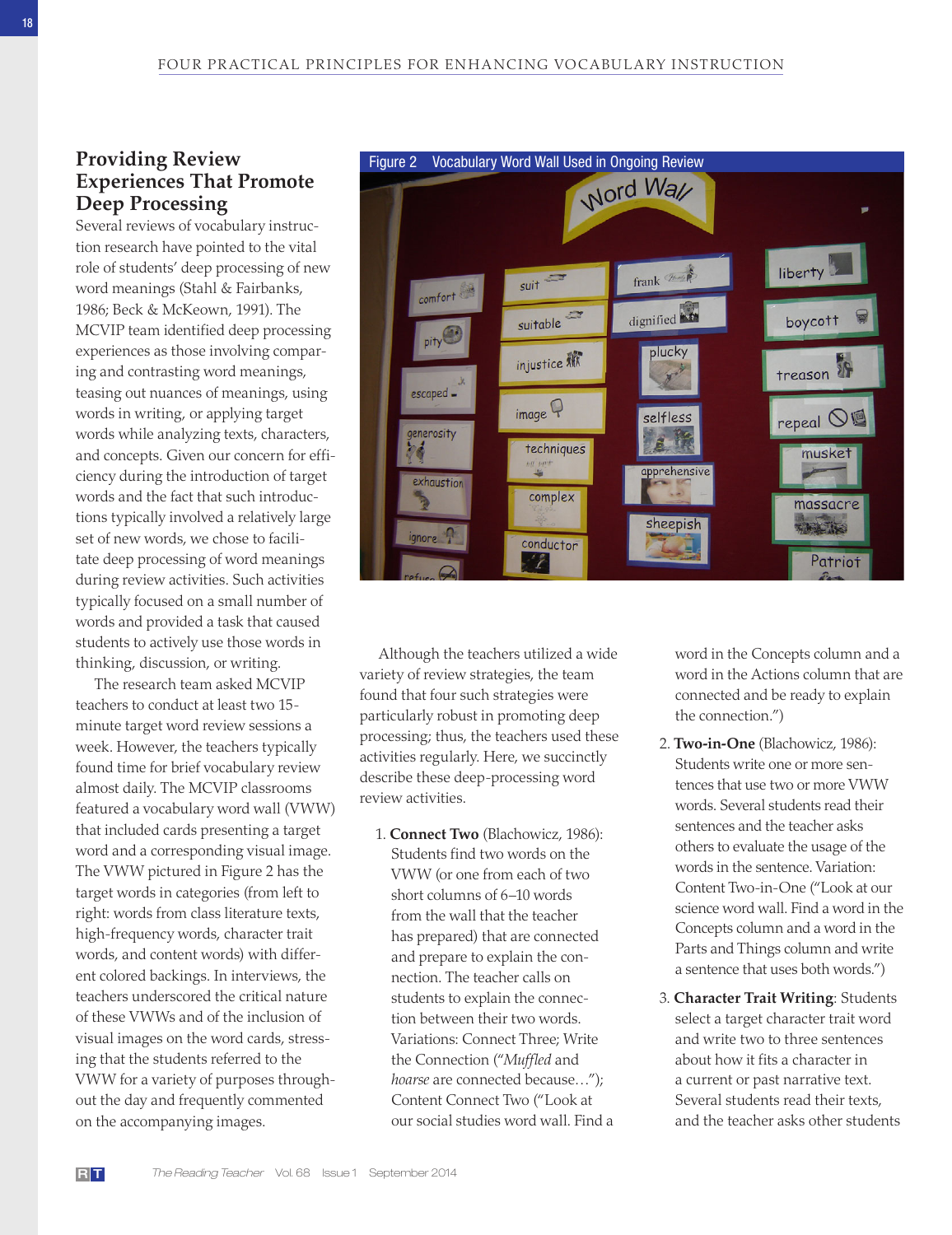*"We encourage teachers to envision wordmeaning instruction as this combination of efficient introductory routines and review activities promoting deep processing."* 

to evaluate their usage of the character trait words.

 4 . **Concept Word Précis Writing**: Students select a word from the Concepts column of the VWW and explain it in writing, staying under a word limit set by the teacher (e.g., "Pick a word from the Concepts column and explain what it means in no more than 15 words"). Several students read their texts, and the teacher asks other students to evaluate their explanations.

 To give a clearer sense of the deep processing of word meanings that occurred during these review activities, we offer two examples from MCVIP classrooms. The first interaction occurred during Character Trait Writing in Carolyn's class. The students chose one of two character trait words that the class had used to analyze a picture book about Martin Luther King Jr. and wrote briefly about how that word applied to the characters in the story.

## *Field Notes, 1/20/10, Carolyn ' s Fifth- Grade Class*

 Carolyn "Tell me why this character trait is important for the story or the character."

 Carolyn moves over to a student and asks what word he circled. She says, "So we decided that Martin's dad was frank… Write about why that was important to the story."

 Carolyn calls on a student to share. He reads, "I chose the word frank. Someone who was *frank* was Martin Luther King. I thought he was frank because he told the truth that he didn't like segregation."

 Another student reads "I chose *dignified* . This character trait was important to MLK because he stood up and told the truth... Mr. Martinez [school principal] is also dignified because he does what is right."

 In this brief activity, students focused on the target words *frank* and *dignified*, actively using them to analyze characters in the biography they had heard. Although students had previously engaged in this kind of analysis orally as a class, this was the first time the students were challenged with this writing task. The challenge was apparent, but the students who shared their writing all used the target words effectively.

 Here is another example of deep processing that occurred in Carolyn's class, this time during the review activity Two-in-One.

## *Field Notes, 1/27/10, Carolyn ' s Fifth- Grade Class*

 At one table, three students are working individually. Student 1 shares with her neighbor:

> "'Some say the eagle is not a *suitable image* to *represent*

our country.' Does that make sense?"

 Carolyn says that she is going to call on students to read their sentences. She states, "Help me evaluate the sentences. Do they keep the definition in the sentence?"

| Student 2                       | "Mr. Martinez was not<br>showing <i>generosity</i> and<br><i>repealed</i> the law of wear-<br>ing sandals every day to<br>school."                                          |
|---------------------------------|-----------------------------------------------------------------------------------------------------------------------------------------------------------------------------|
| Student 1                       | "Why was that not<br>showing generosity?"                                                                                                                                   |
| Student <sub>2</sub>            | "It was not showing<br>kindness."                                                                                                                                           |
| Student 3<br>(suggesting        | "Mr. Martinez was<br>not showing generosity<br>an alternative) when he repealed the<br>law about not bringing<br>snacks."                                                   |
| Student 4<br>reading<br>Carolyn | "Martin Luther King<br>boycotted for freedom."<br>"He boycotted what?                                                                                                       |
|                                 | You have to boycott<br>something."                                                                                                                                          |
| Student 5                       | "I have a suggestion.<br>I think that he should<br>have told us what<br>he was boycotting.<br>Like, 'Martin Luther<br>King boycotted<br>segregated schools for<br>liberty." |

 *"Key activities that promote deep processing...should constitute the backbone of ongoing vocabulary review."*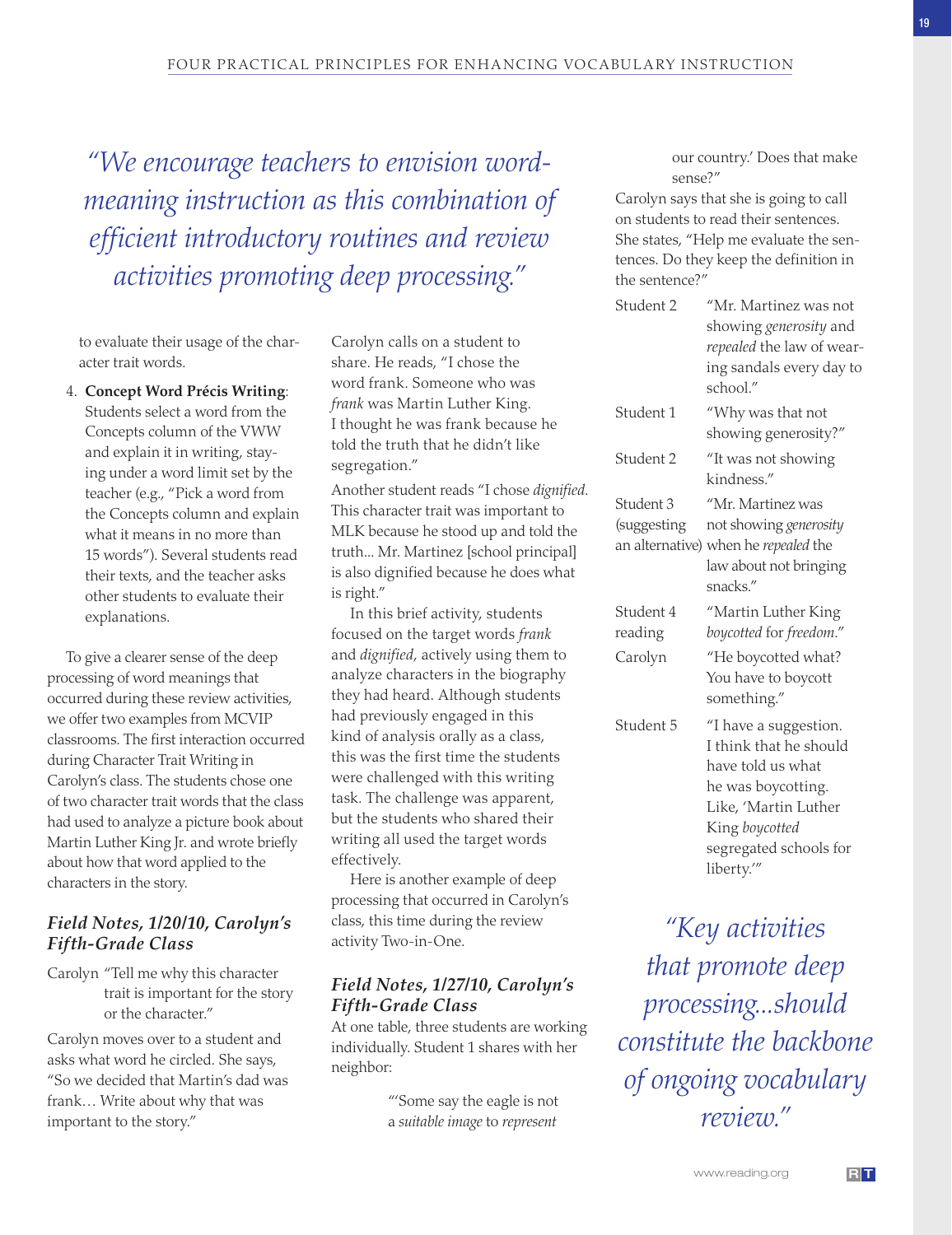*"Our observations... underscored the difficulty that students often have learning new target word meanings..."* 

 This was a brief VWW review activity that included writing. The students were all highly engaged in the task, and most were able to produce a successful sentence. Importantly, Carolyn, aware that the task was challenging for students and that they might not use the target words accurately, prompted the students to evaluate the sentences that their peers shared. The students responded by identifying sentences that included incomplete meanings of the target words and suggesting revisions that attempted to improve such usages, thus attending carefully to the nuance of the word meanings.

 These examples highlight the deep processing experiences with target word meanings that students in MCVIP classrooms experienced through brief review activities that complemented the efficient initial exposure to target word meanings provided by the introduction routines described in the previous section. We encourage teachers to envision word- meaning instruction as this combination of efficient introductory routines and review activities promoting deep processing.

 With regard to the review side of this formula, we believe that the creation of an appealing VWW is an essential first step and suggest that teachers consider following the MCVIP teachers' lead in utilizing images and categorizing words to help students continue to process the word meanings. Next, we

recommend that teachers schedule regular, brief review times, thus ensuring that the VWW maintains a "living" presence in the classroom and that students view it as a useful resource. Finally, although we encourage teachers to keep the word review time fresh by drawing on a wide variety of engaging activities, we believe that key activities that promote deep processing, like the four that we describe in this section, should constitute the backbone of ongoing vocabulary review.

### **Responding Directly to Student Confusion With Anchor Experiences**

 Our observations of MCVIP activities underscored the difficulty that students often have learning new target word meanings and, significantly, the ways that confusion over or limited comprehension of such meanings can spread from student to student. A close examination of the struggles that students had grasping word meanings revealed that students frequently latched onto narrow, concrete, or tangential elements of a new meaning, failing to incorporate other aspects of the definition.

 For example, during a character trait discussion in David's fourth-grade class, a student rejected the idea that the main character in story the class had read was *perceptive*, arguing that the other characters in the story could visually see what the character saw. The class had previously discussed *perceptive* as meaning "you see, feel, and understand things that other people don't," but the student equated the term solely with the visual act of seeing. David did not explicitly refine this limited meaning; instead, he pointed the students to a potentially more relevant event in the text. Significantly, later in the same discussion, another student used *perceptive* in the same limited way, referring to the physical act of seeing, in discussing another character.

 Based on several observations like this that demonstrated how student contributions to discussions of new word meanings occasionally caused wider confusion, the MCVIP researchers encouraged the teachers to explicitly address inadequate word usages by taking students back to what we came to call "anchor experiences": particularly clear, kid- friendly definitions or examples of use. In the following example, David's class again struggled to apply the term *perceptive* in a character trait discussion. In this instance, David provided students with an anchor experience, a kid- friendly definition that the students had previously been given for the word.

#### *Field Notes, 11/3/11, David ' s Fourth- Grade Class, Character Trait Discussion*

 The discussion focuses on the character Rosita, whose grandmother had recently died.

| Student 1 | "She's perceptive."                                                                                     |
|-----------|---------------------------------------------------------------------------------------------------------|
| David     | "Why?"                                                                                                  |
| Student 1 | "'Cause. I don't know.<br>Pass."                                                                        |
| David     | "We are talking about the<br>word <i>perceptive</i> . Why do<br>we think that Rosita is<br>perceptive?" |
| Student 2 | "Because she felt it."                                                                                  |
| David     | "You feel or sense things<br>that other people don't."                                                  |

 *"MCVIP researchers stressed the importance of random turnnomination during vocabulary activities."*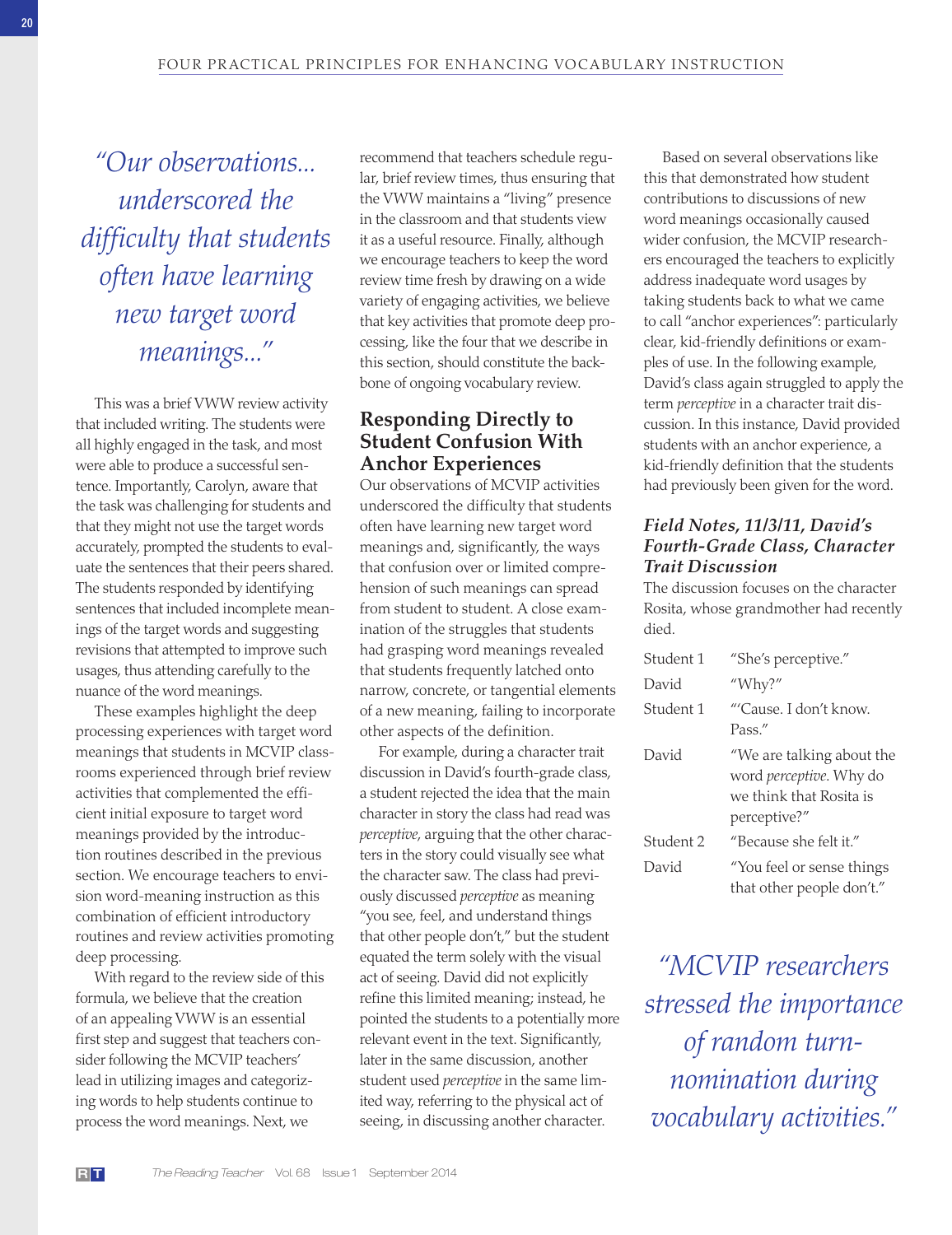Student 2 "She was the only one who felt her grandma."

 Here, two students struggled to apply the term *perceptive* to a character. After an ambiguous response, David stepped in with an anchor definition. This prompted the second student to amplify her comment, more clearly illustrating why Rosita was perceptive.

 The interactions in this section represent a common experience in MCVIP classrooms: students expressing incorrect or partial meanings for target words. Given that learning of word meanings is often incremental rather than "all or nothing" (Stahl & Nagy, 2006), this finding is not surprising. However, the examples underscore the importance of teachers directly addressing such misunderstandings. Without correction or amplification, these misunderstandings can spread. By providing students with anchor definitions or examples directly at the moment of need, teachers can support students' developing comprehension and use of novel word meanings.

## **Fostering Universal Participation and Accountability**

 Fostering equitable student participation is always an important task for teachers. However, we found this issue to be especially vital during vocabulary instruction in the MCVIP classrooms. As researchers and teachers, we noted early on that we often concentrated on the excellent examples or applications of target words made by "vocabulary virtuosos," students who had more extensive vocabulary knowledge, and failed to recognize that many other students remained passive during vocabulary- oriented discussion. Over time, we began to sense that the nonvirtuosos were less engaged in and

felt less accountable for learning new word meanings. Consequently, MCVIP researchers stressed the importance of random turn-nomination during vocabulary activities. This structuring of participation made clear that all students were capable of and responsible for learning and using the target words.

 David was strongly committed to universal participation, using two strategies on a daily basis to ensure that all students engaged in vocabulary activities. First, he frequently prompted students to briefly discuss vocabulary in pairs prior to whole- class discussion. Next, he used random turn-nomination during activities, calling on students by picking playing cards and asking the student who had the matching card taped on his or her desk to respond. In the interaction below, David used these strategies while introducing a new set of target words.

#### *Field Notes, 2/9/11, David ' s Fourth- Grade Class, Target Word Introduction*

David "Who can tell me what people in our *society* like to do? In a good complete sentence. Tell a partner…" Students share with partners for about 30 seconds.

David asks for examples; drawing a card, he calls on Student 1, an EL student.

Student 1 "In our society, all people like to go to a pool."

David picks another card and another EL student shares.

- Student 2 "People like to society in video…"
- David "Close. In our society, people like to play video games."

Student 2 "In our society, people (repeating like to play video games." David)

 In this case, both students who shared were limited English speakers. When the second student clearly struggled with her sentence, David stepped in and revised her utterance, and she repeated him, resulting in a proper example. This student's willingness to share despite her very limited English illustrates the culture of participation that David established by consistently expecting all students to actively contribute to vocabulary discussions.

 The MCVIP team also used formative assessment as another way to establish universal accountability for vocabulary learning. Each week, students filled in cloze sentences for a subset of the target vocabulary. Figure 3 provides an example of a weekly cloze assessment.

| Figure 3 Weekly Target Word Cloze<br>Assessment                            |                    |                      |  |  |  |  |  |
|----------------------------------------------------------------------------|--------------------|----------------------|--|--|--|--|--|
| Lesson 11: Fill-In Sentences                                               |                    |                      |  |  |  |  |  |
|                                                                            | suitable represent | image injustice suit |  |  |  |  |  |
| 1. The writer created a good _______________________ of the lion hunt.     |                    |                      |  |  |  |  |  |
|                                                                            |                    |                      |  |  |  |  |  |
| 3. It was a real that John did all of the work on the                      |                    |                      |  |  |  |  |  |
| project but didn't get the credit.                                         |                    |                      |  |  |  |  |  |
| 4. Spending every day playing outside is a                                 |                    |                      |  |  |  |  |  |
| spend the summer.                                                          |                    |                      |  |  |  |  |  |
|                                                                            |                    |                      |  |  |  |  |  |
| 6. The way that the settlers treated the Indians was a great               |                    |                      |  |  |  |  |  |
|                                                                            |                    |                      |  |  |  |  |  |
| 7. Eating cake and ice cream is a _____________________ way to celebrate a |                    |                      |  |  |  |  |  |
| birthday.                                                                  |                    |                      |  |  |  |  |  |
| 8. The swim team chose an image of dolphin to                              |                    |                      |  |  |  |  |  |
| themselves.                                                                |                    |                      |  |  |  |  |  |
|                                                                            |                    |                      |  |  |  |  |  |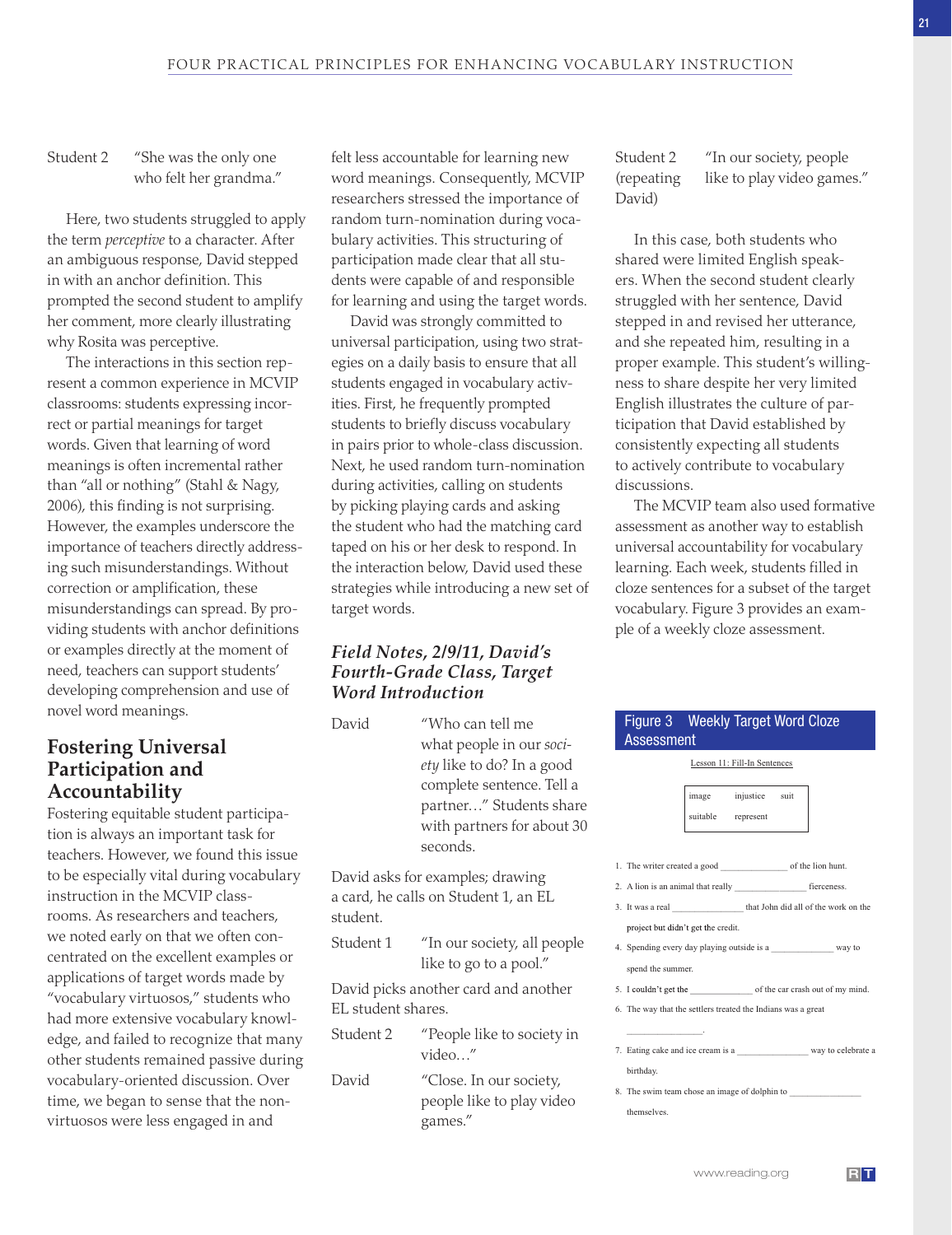We found that this simple task added a needed dimension of accountability to target word instruction and provided the

## **TAKE ACTION!**

**1.** Look over your lesson materials and texts for a week of instruction. Be sure to include the content area materials and texts. Select approximately 12 high-priority vocabulary words for the week.

2. Prepare introductions for each of these target words. Try using the MCVIP model for introducing target word meanings or another comparable efficient yet rich instructional routine.

**3.** Select images to pair with each of these target words and create word wall cards that include each word and an image.

4. Introduce the target words to students across the first day or two of the week. After you do so, begin a vocabulary word wall with your prepared word cards. Consider posting the words in categories as in the MCVIP example.

5 . Plan at least two short periods of review of the words on the word wall for later in the week. Try using the MCVIP strategies such as Connect Two, Two-in-One, or Concept Word Précis Writing.

6. Prepare a cloze assessment that includes all or a portion of the target words and a simple spreadsheet to record student scores on a weekly basis. Have the students work on the cloze assessment on the last day of the week. Correct the assessment with students, discussing the proper word for each sentence. Record the student scores and analyze them to determine if the instruction effectively promoted student learning or if certain students need more intensive practice with the words.

**7.** Reflect on this trial week and consider what adaptations you might make for this kind of instruction to be more feasible or effective in your setting.

teachers with useful feedback on student learning. In conclusion, the combined use of techniques that promoted universal participation and of this kind of formative assessment made clear to students that MCVIP instruction was not just for a few vocabulary virtuosos, but rather that they were all responsible for learning new word meanings.

 Based on these experiences in our research classrooms, we recommend that teachers plan to use simple strategies such as brief student–student discussion and random turn- nomination to ensure that all students have the opportunity and responsibility to participate in vocabulary discussions. However, as David's example illustrates, including all students in such discussions will likely require teachers to scaffold contributions from students who may have difficulty responding with appropriate examples or usages. So, teachers need to be "on their toes," ready to engage in brief, careful exchanges that enable students to make correct contributions to vocabulary discussions.

 We also encourage teachers to consider simple forms of informal vocabulary assessment, such as the MCVIP cloze sentences, that they can use in the classroom on a regular basis. Such assessments not only provide formative feedback on the effectiveness of instruction but also create an atmosphere of accountability with regard to target word learning.

### **Concluding Thoughts**

 The need for effective vocabulary instruction throughout the elementary grades is absolutely clear (Biemiller, 1999; Graves, 2006; Nagy, 2005; National Reading Panel, 2000), and we could recommend several professional books that describe research- informed activities for teaching word meanings (Beck & McKeown, 2013; Blachowicz

& Fisher; 2010; Graves, 2009; Stahl & Nagy, 2006). However, as we found out during the MCVIP Project, the use of such activities does not in and of itself guarantee efficient and effective vocabulary instruction. Rather, such activities require high- quality implementation that maximizes student learning.

 In this article, we have described four pragmatic principles that enhanced the quality of word- meaning instruction in the MCVIP classrooms at Highline School and provided examples and suggestions to help teachers incorporate the principles in their own classrooms. These principles were documented and developed during three years of ongoing collaboration among MCVIP researchers and teachers, and we are confident that they will enable teachers using a variety of instructional activities to enhance the effectiveness of their vocabulary instruction.

#### **RE F ERENC ES**

- August, D., Carlo, M., Dressler, C., & Snow, C. (2005). The critical role of vocabulary development for English language learners . *Learning Disabilities Research & Practice* , *20*(1), 50-57.
- Baumann, J.F. (2009). Vocabulary and reading comprehension: The nexus of meaning. In S.E. Israel & G.G. Duffy (Eds.), *Handbook of research on reading comprehension* (Vol. 2, pp. 323-346). New York, NY: Routledge.
- Baumann, J.F., Ware, D., & Edwards, E.C. (2007). "Bumping into spicy, tasty words that catch your tongue": A formative experiment on vocabulary instruction . *The Reading Teacher* ,  $62(2)$ , 108-122.
- Beck, I.L., & McKeown, M.G. (1991). Conditions of vocabulary acquisition. In R. Barr, M.L. Kamil, P.B. Mosenthal, & P.D. Pearson (Eds.), *The handbook of reading research* (Vol. 2, pp. 789-814). New York, NY: Longman.
- Beck, I.L., McKeown, M.G., & Kucan, L. (2013). *Bringing words to life: Robust vocabulary*  instruction (2nd ed.). New York, NY: Guilford Press .
- Biemiller, A. (1999). Language and reading success. Newton Upper Falls, MA: Brookline.
- Biemiller, A. (2005). Addressing developmental patterns in vocabulary: Implications for choosing words for primary grade vocabulary instruction. In E. Hiebert & M. Kamil (Eds.), *Teaching and learning vocabulary:*  Bringing research to practice (pp. 209-242). Mahwah, NJ: Erlbaum.